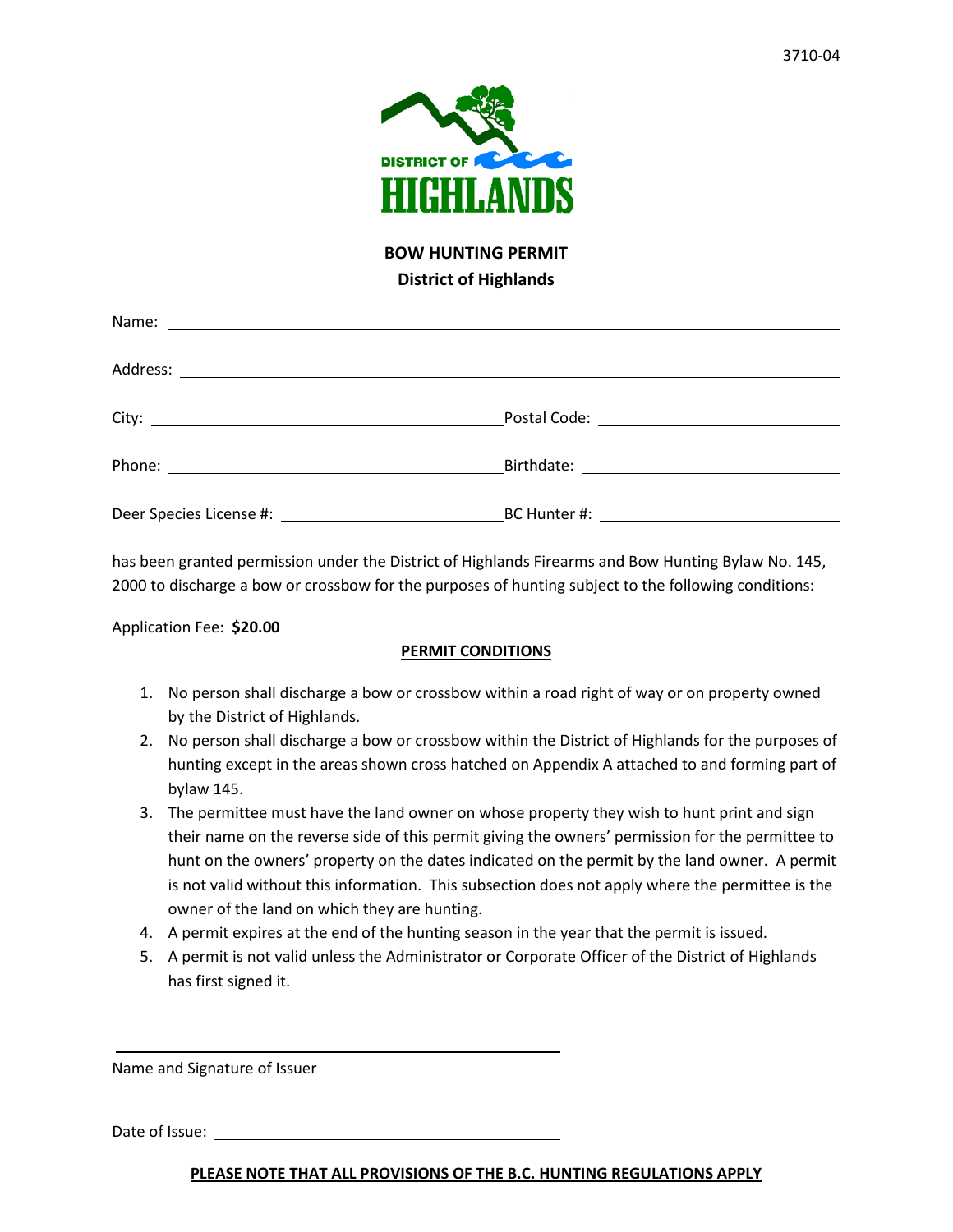Every permit holder must have this section of the permit signed by the land-owner prior to hunting on private property in order to validate the permit.

| Land Owners<br>Name | Property Address or      | <b>Land Owners</b><br>Signature | Permission to hunt for the<br>dates inclusive |    |
|---------------------|--------------------------|---------------------------------|-----------------------------------------------|----|
|                     | <b>Legal Description</b> |                                 | From                                          | To |
|                     |                          |                                 |                                               |    |
|                     |                          |                                 |                                               |    |
|                     |                          |                                 |                                               |    |
|                     |                          |                                 |                                               |    |
|                     |                          |                                 |                                               |    |
|                     |                          |                                 |                                               |    |
|                     |                          |                                 |                                               |    |
|                     |                          |                                 |                                               |    |
|                     |                          |                                 |                                               |    |
|                     |                          |                                 |                                               |    |
|                     |                          |                                 |                                               |    |